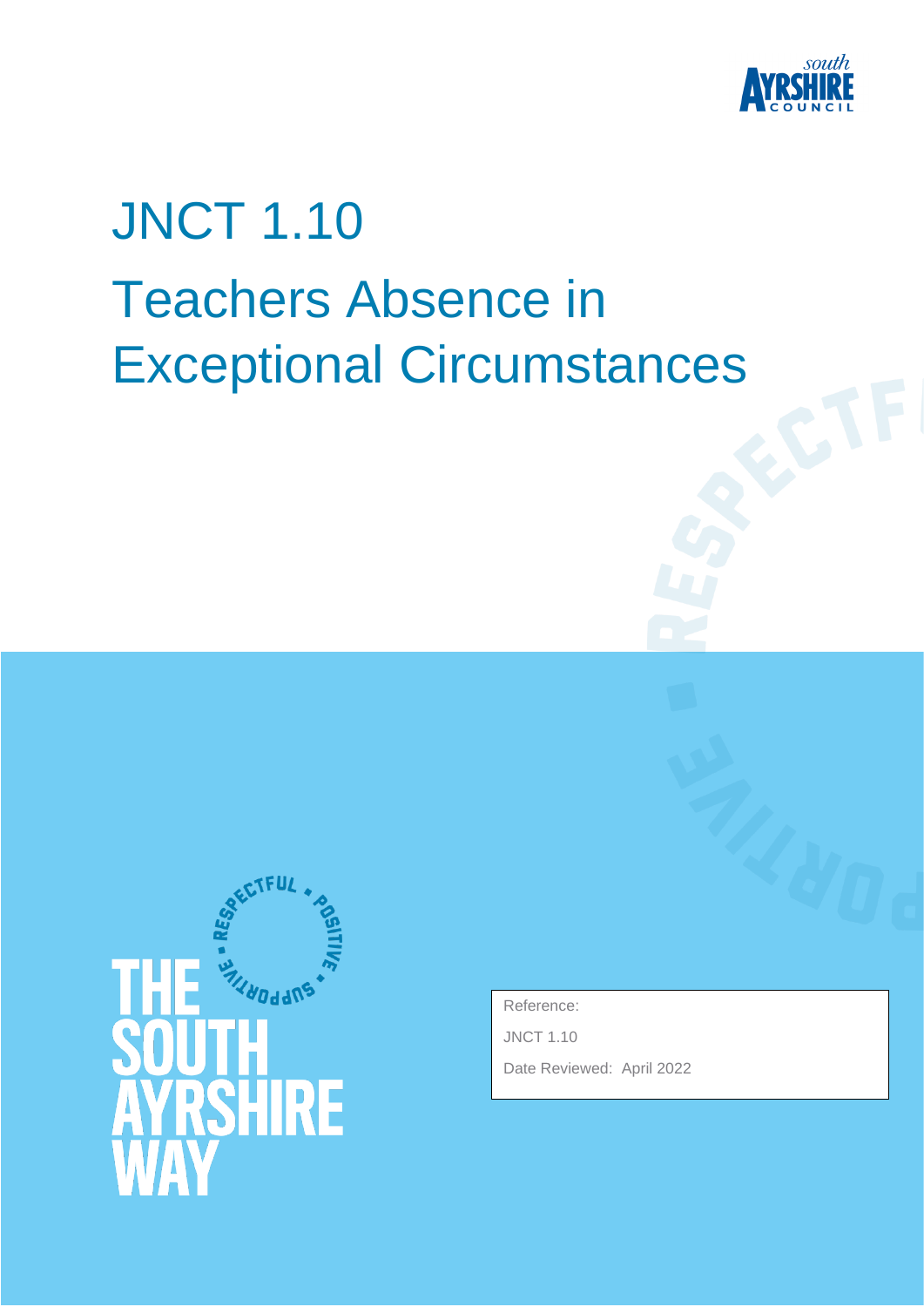#### **Version Control**

| <b>Version</b> | Date Issued       | <b>Last Review</b><br>Date | Author       | <b>Update Information</b> |
|----------------|-------------------|----------------------------|--------------|---------------------------|
|                | April 2015        |                            | C Douglas    |                           |
|                | October 2020      |                            | D Strang     | Next Review Oct 2023      |
|                | <b>April 2022</b> |                            | S Mulholland | Next Review April 2025    |
|                |                   |                            |              |                           |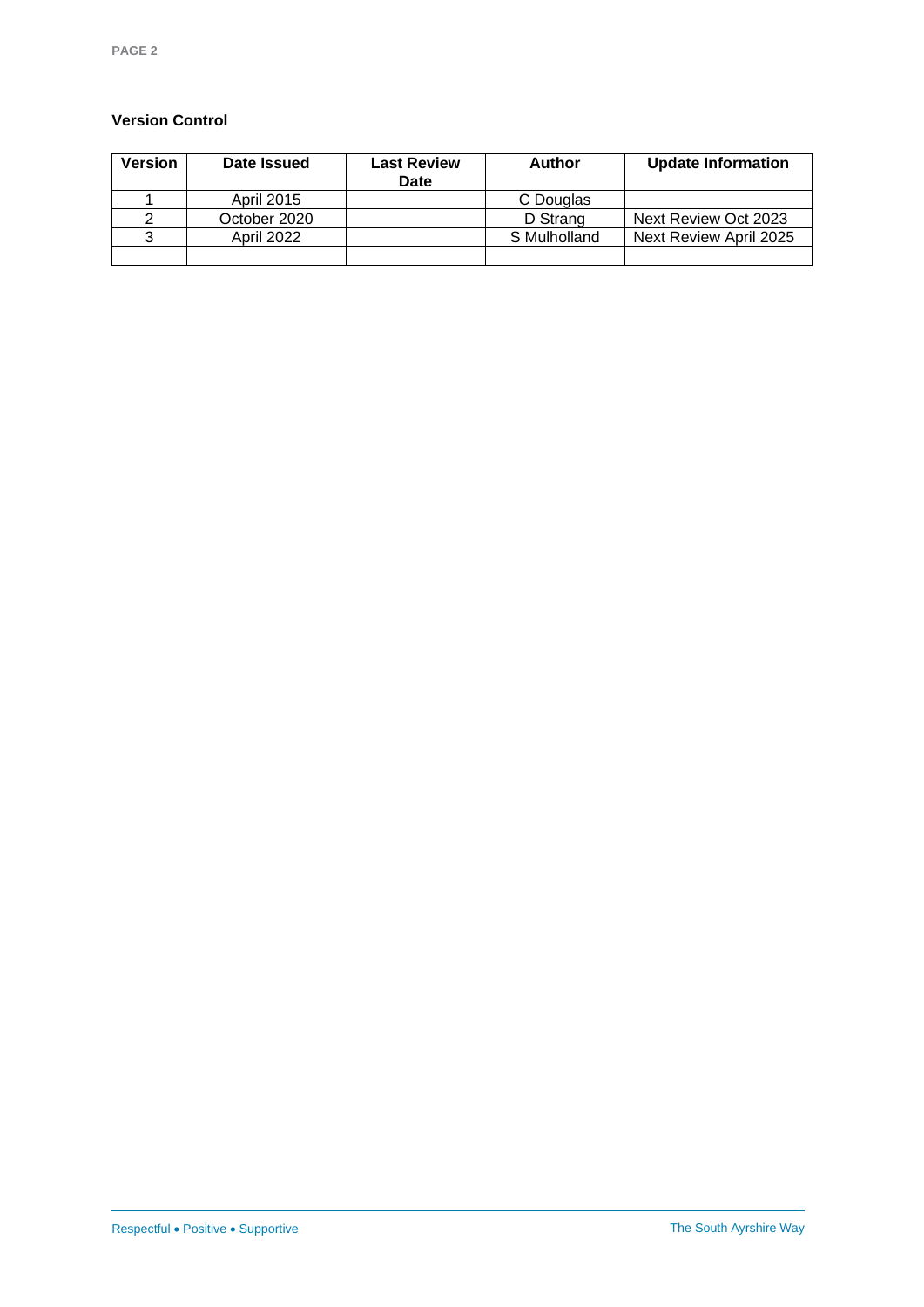# **1. Introduction**

1.1 This JNCT agreement sets out the measures that schools should take during the challenging periods when there may be a shortage of teaching staff.

# 2. **Background**

- 2.1 There are occasions in schools (such as during a pandemic, an outbreak of flu or during severe shortage of supply teachers) when the absence rate of teachers as a result of self-isolation or illness reaches levels that make the teaching of classes and proper running of schools extremely difficult. Clearly, in exercising its duty to provide education, the authority would wish only to send pupils home and/or close a school as a last resort. The purpose of this paper is therefore to provide guidance to school managers and other staff on the protocols to be adopted when staff absence is at exceptionally high levels.
- 2.2 This paper has been issued with the agreement of the local JNCT.

# **3. Staffing – General Guidance**

- 3.1 Head teaches should refer to this JNCT agreement for steps schools should take where the level of teacher absence is high and where necessary speak to the QIM/QIO or Co-ordinators.
- 3.2 Normal absence management processes will remain in place at all times and schools should ensure that these are followed.
- 3.3 Head teachers should consider an emergency plan for their school which may be actioned during critical staff shortages.

### **4. Exceptional Circumstances**

- 4.1 Where a head teacher judges that teacher absence has become, or is likely to become critical in their school, he/she should contact the QIM/QIO or Co-ordinator to discuss the situation if an emergency situation applies and that the advice contained in this agreement should be followed.
- 4.2 If an emergency situation is likely to extend beyond 5 days, further additional advice will be given following discussion with the central education team
- 4.3 Where staffing levels have become critical, the schools should discontinue involvement in all planned out-of-school activities by all staff (e.g. CPD courses, network meetings, HT meetings, working groups).

### **5. Guidance**

- 5.1 Schools should make arrangements to provide cover within the school using suitably qualified staff or temporary staff.
- 5.2 The supply teacher booking system (BoB) will continue to be the focus for requests for supply staff in cases of teacher absence.
- 5.3 For both short and longer-term teacher absences, the central peripatetic pool of supply teachers will be used if staff are available.